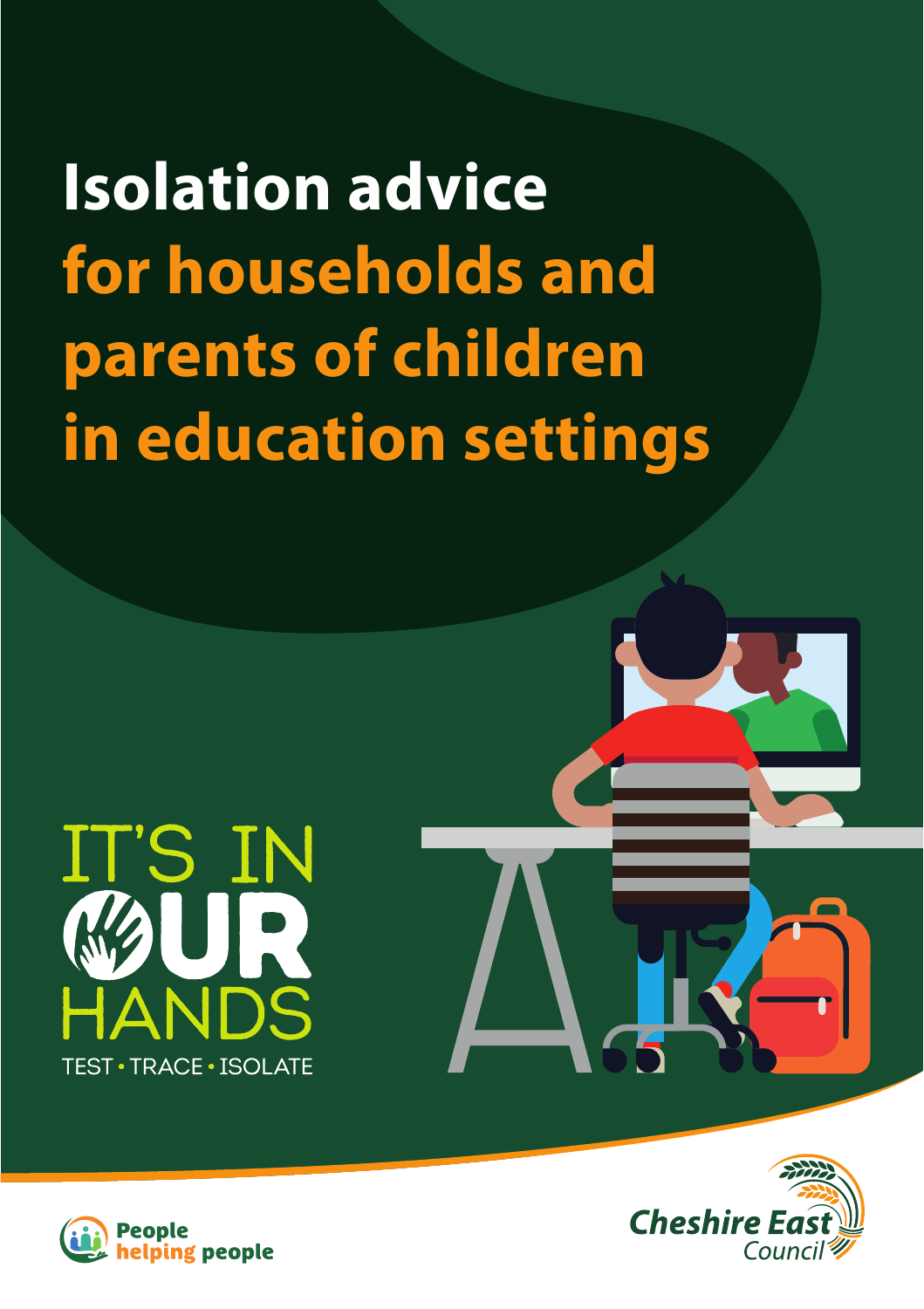### **This advice is for parents or carers of children who are isolating.**

The school or education setting will notify you that your child **must**  self-isolate for 10 days. This is because your child has been exposed to the virus. The infection could be developing in your child and they may able to spread it to other people, even if they don't show any symptoms themselves. Isolating your child will help reduce the risk of spreading. We are aware that this might not be easy, so here are some frequently asked questions and tips that might help.



#### **What does self-isolation mean for my child?**

Self-isolation means that your child cannot leave the house unless it is an emergency. Your child cannot go to a school or education setting, or to any after school clubs, go on play dates, take the dog for a walk, go to a playground or use public transport. Other household members can carry on as normal, so siblings can go to school or education setting and parents can go to work unless they have symptoms. Parents or guardians are legally responsible for ensuring that anyone under 18 self-isolates if they test positive for COVID-19 or if they are a close contact of a positive case.

Detailed self-isolation guidance is available at:

**www.gov.uk/government/ publications/covid-19-stay-at-homeguidance/stay-at-home-guidancefor-households-with-possiblecoronavirus-covid-19-infection** 

## **Can my child stop self-isolating, if they test negative?**

No, if your child is self-isolating because a member of the household or the bubble has tested positive, then a negative test simply means that they don't have Coronavirus at the time of the test. They still need to self-isolate for the full 10 days as it may take up to 10 days for them to become infectious.

**Can my isolating child come with me on foot or in the car when I take other children to school or an educational setting?** 

**No, self-isolation means that the contact will need to stay at home for 10 days. If you have other children who need to be escorted to school/ educational setting, try to find someone else who can take them. You can contact your school/educational setting to find out if they can offer any additional support.** 



**Can I visit friends or go shopping if my isolating child stays in the car or outside?** 

**No – the guidance is clear that the isolating child must stay at home. Please contact our People Helping People team if you need essential shopping and no-one is available to look after the isolating child. You can ask for help on the following link: www.cheshireeast.gov.uk/ people-helping-people** 

**2**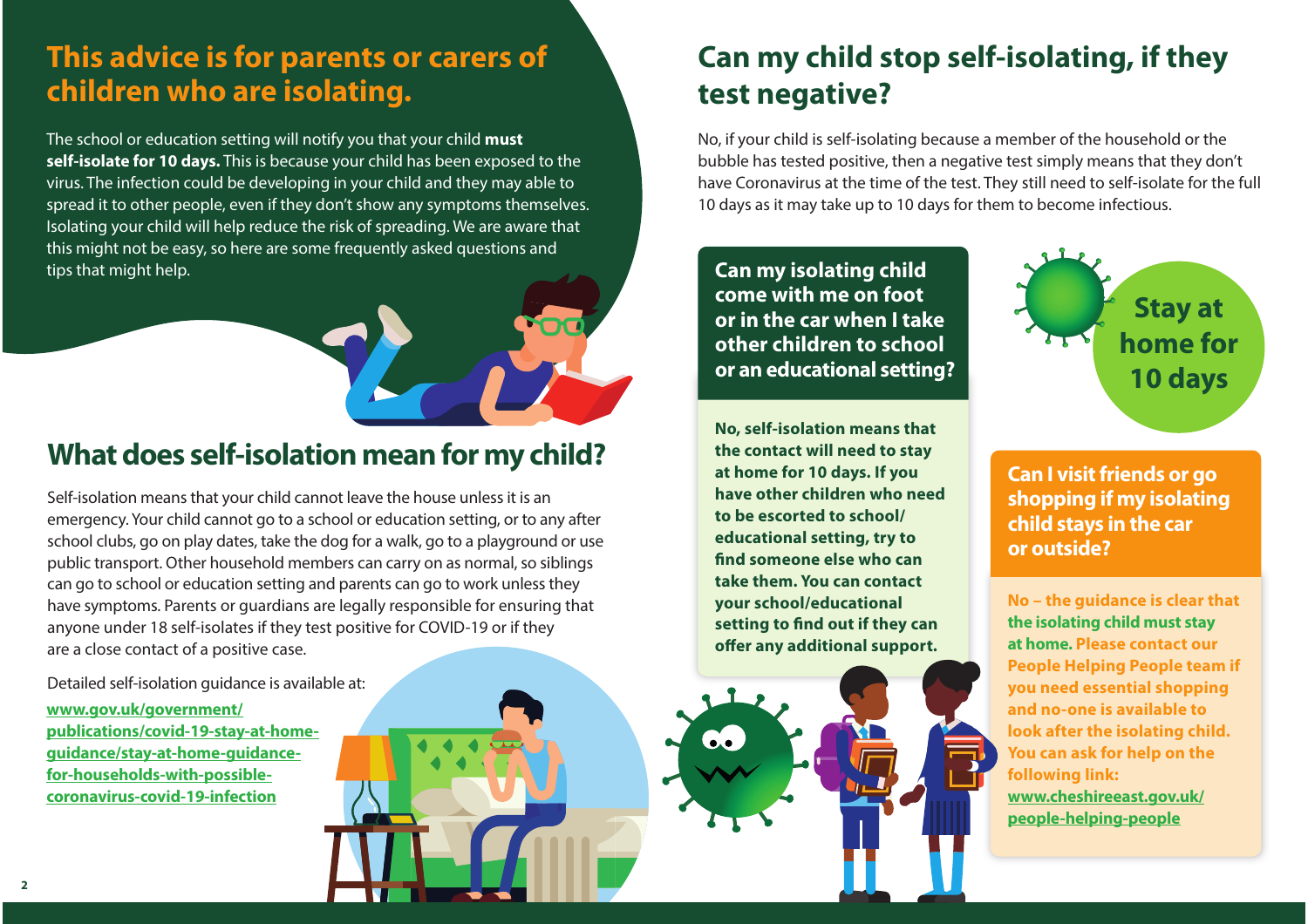## **Why can't my child mix with other children who are also isolating?**

Self-isolation is about protecting others and slowing down the spread of COVID-19. It is very important that anyone who has the virus, or might have been exposed to it, limits the number of people they come into contact with. This is the most effective way of preventing the Coronavirus from spreading.

If your child has the virus, it may take some time for it to develop into an illness, (the "incubation period" of the virus). Even if you know your child spent time with and was exposed to a particular child on a certain day, that child may not have been infectious on that particular day but may be by now, there is still a risk of transmission.

#### **Can I get financial support if I have to stay at home with my child who is self-isolating?**

Yes, there is a Test and Trace Support payment available for parents who meet the criteria. Further information can be found on the following link:

**www.cheshireeast.gov.uk/council\_and\_ democracy/council\_information/coronavirus/ test-and-trace-support-payment.aspx** 

# **Can I get a babysitter to look after my child or to take my child to a relatives' house to be looked after if they are in my support bubble?**

No, your child must not leave home for 10 days unless in an emergency. You should not have any visitors coming to your home. This is important to reduce the risk of transmission of COVID-19 to others.

**Do I have to self-isolate if I am the main carer and have to give my child close care and support?** 

Parents are not legally required to isolate with their children but if your child needs close care you might wish to consider alternatives. It could be sensible for one adult to isolate with the child and to take responsibility for their close care such as bathing, dressing, cuddling and eating with the child.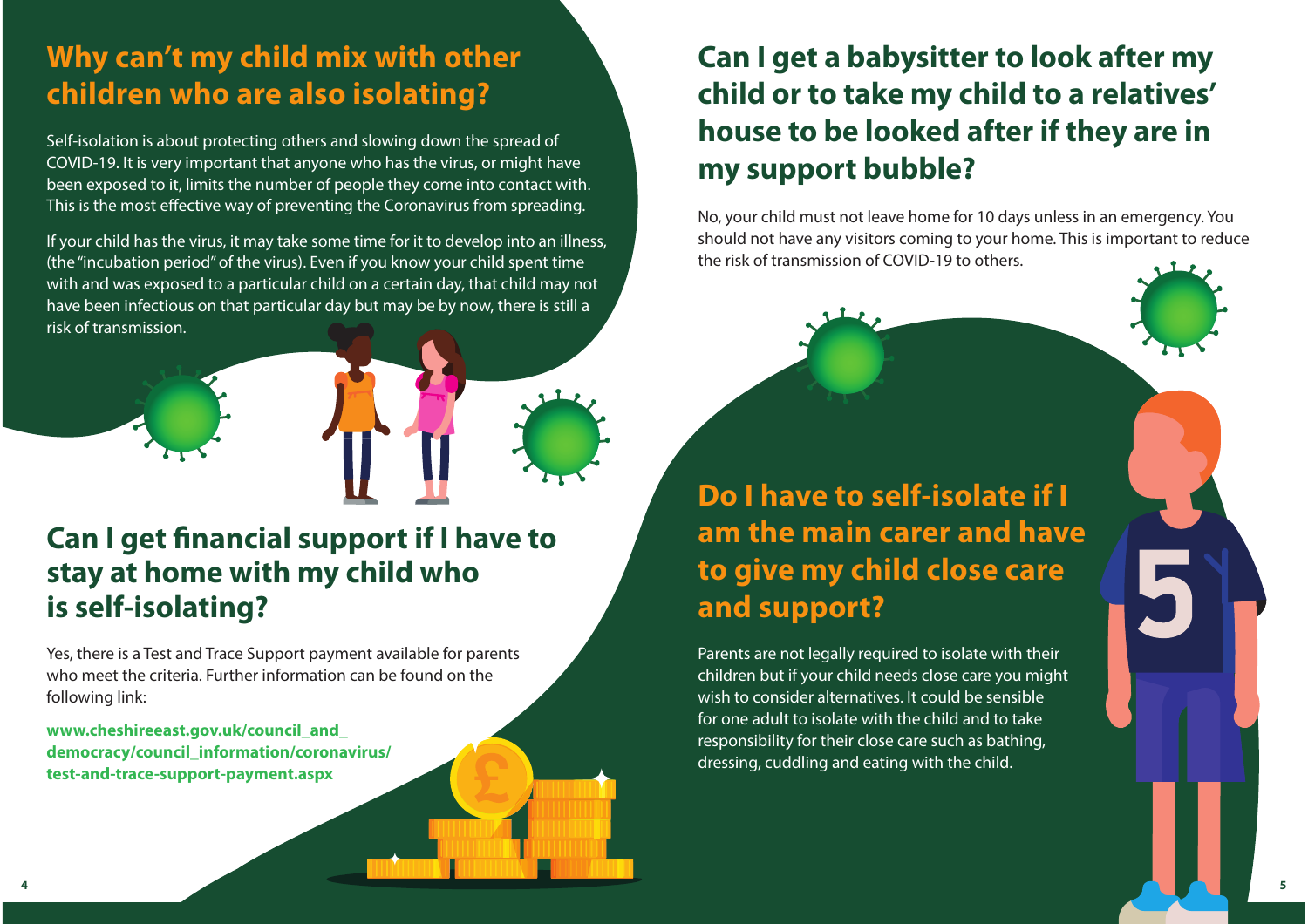**Can I take my child on a day trip or overnight stays away if we will be staying as a family and not meeting up with anyone else?** 

**No – the guidance is clear that the isolating child must stay at home.** 

#### **Should my child stay apart from the rest of the family at home?**

Yes, you should follow all the measures at home. This may be very difficult with children and depends on the maturity of your child and how independent they are. Keep following this advice to the best of your ability. If possible, they should not share a bed, towels, cups and should use the bathroom after everyone else so that it can be wiped when they have finished. Try to avoid any unnecessary close or skin to skin contact.

### **How can I be ready if my child has to isolate and I have to stay at home with them?**

- Talk to your employer, friends and family to ask for their help
- Think about and plan how you can get access to food and other supplies, such as medication, that you will need during this period. Set up online shopping accounts, if possible
- Ask friends or family to drop off anything you need or ordering supplies online, but make sure that these are left outside your home for you to collect
- Ensure you can keep in touch with friends and family over the phone or through social media
- Think about things you can do during your time at home, such as cooking, reading, online learning and watching films
- $\bullet$  Creating a contact list with phone numbers of neighbours, schools, employers, chemists, NHS 111 etc.
- You can also download our Self-Isolation Support Pack which contains ideas of how to help keep children occupied when self-isolating at: **www.cheshireeast.gov.uk/pdf/covid-19/covid-19-self-isolation-support-pack.pdf**
- Familiarise yourself with the latest self-isolation guidance, which can change and is updated regularly, the latest advice is available at: **www.gov.uk/government/publications/covid-19-stay-athome-guidance/stay-at-home-guidance-for-householdswith-possible-coronavirus-covid-19-infection**